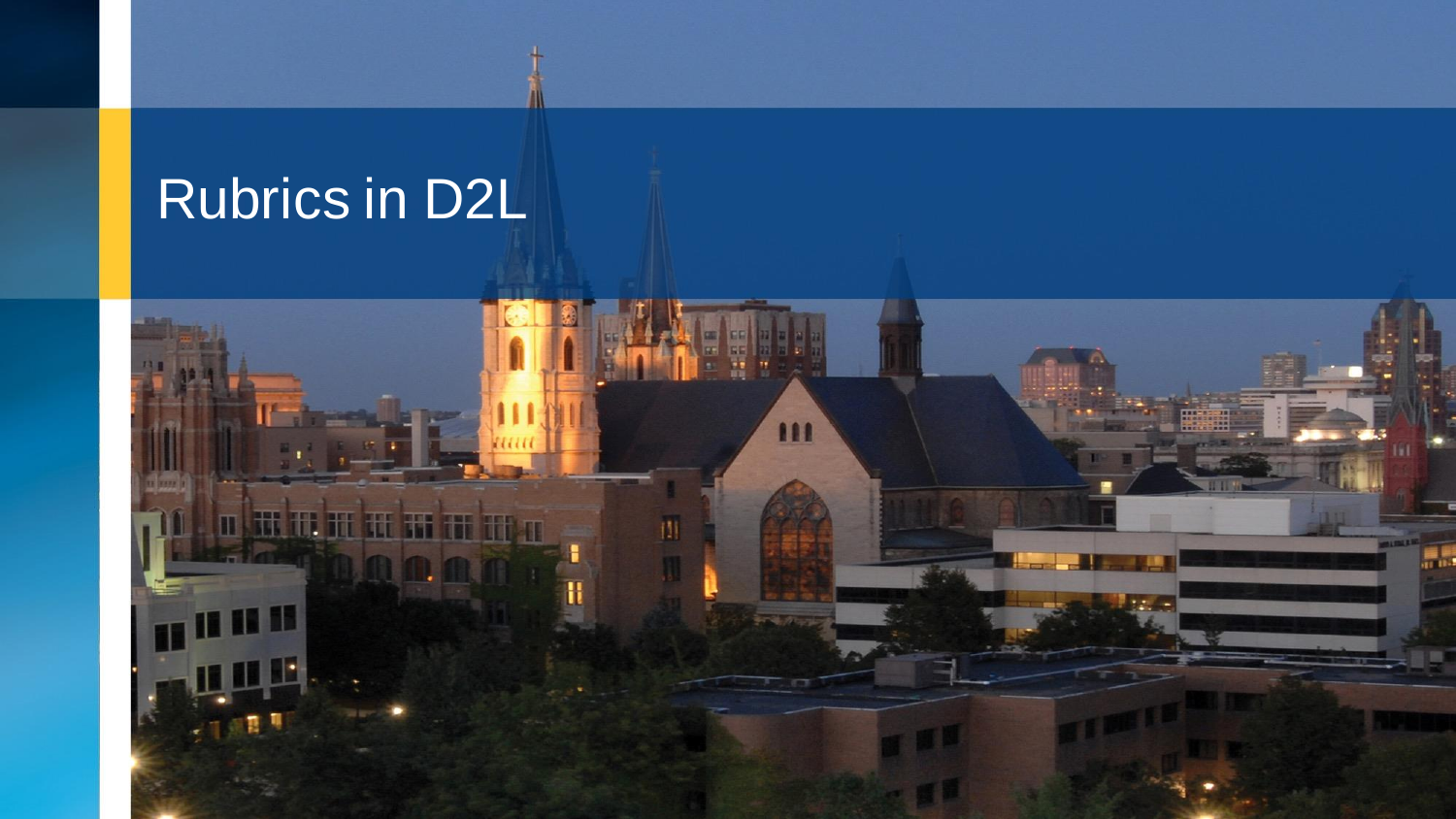## Presenters



#### Dan Freer

Instructional Designer

**dan.freer@Marquette.edu**



#### Joseph "Drew" Stathus

Academic Technology Specialist **joseph.stathus@marquette.edu**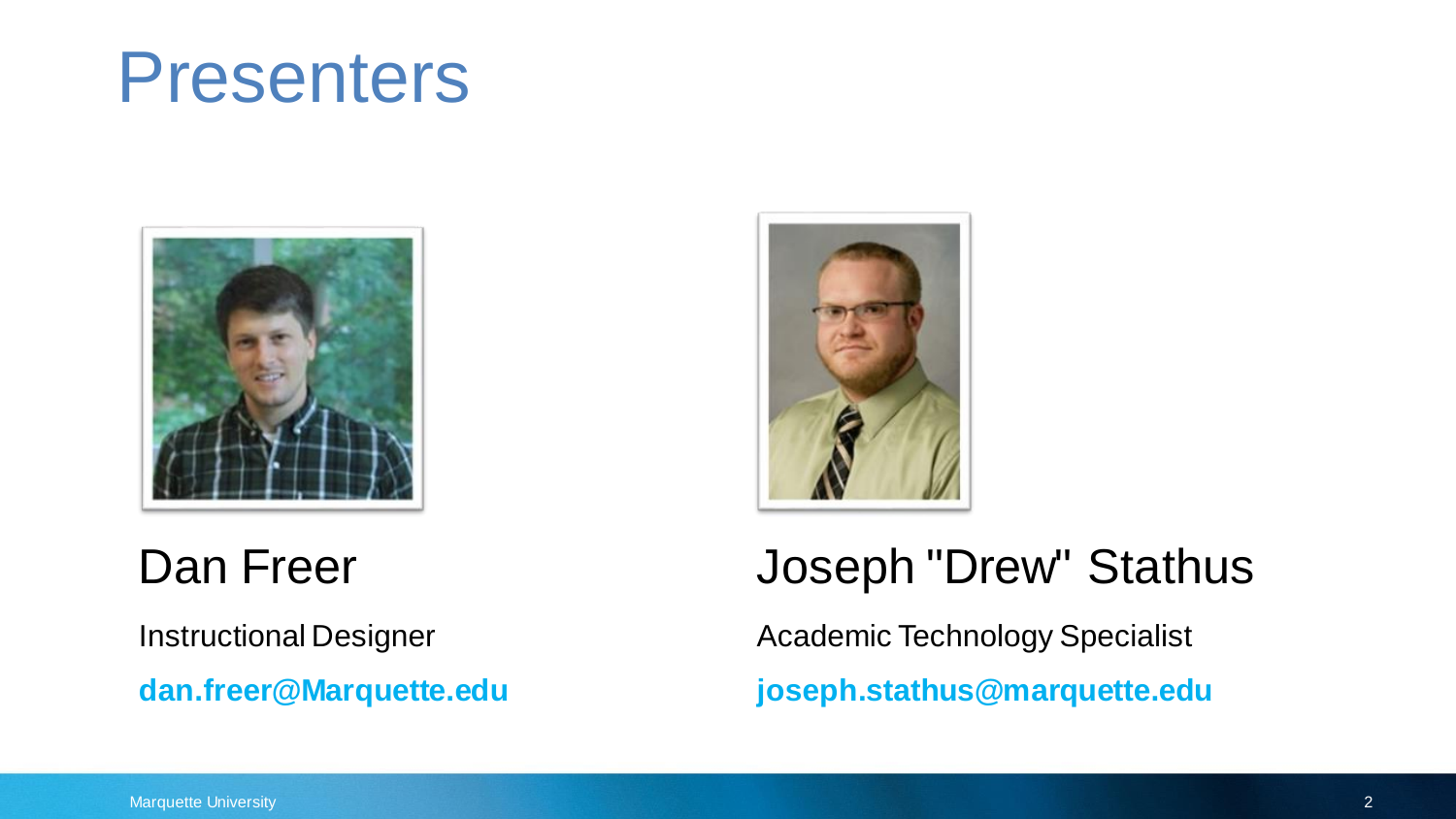## Presentation Agenda

- Quick overview of rubrics
	- (10 to 15 minutes)

■ How to setup rubrics in D2L (10 to 15 minutes)

- Q&A and Open Discussion
	- (15 minutes)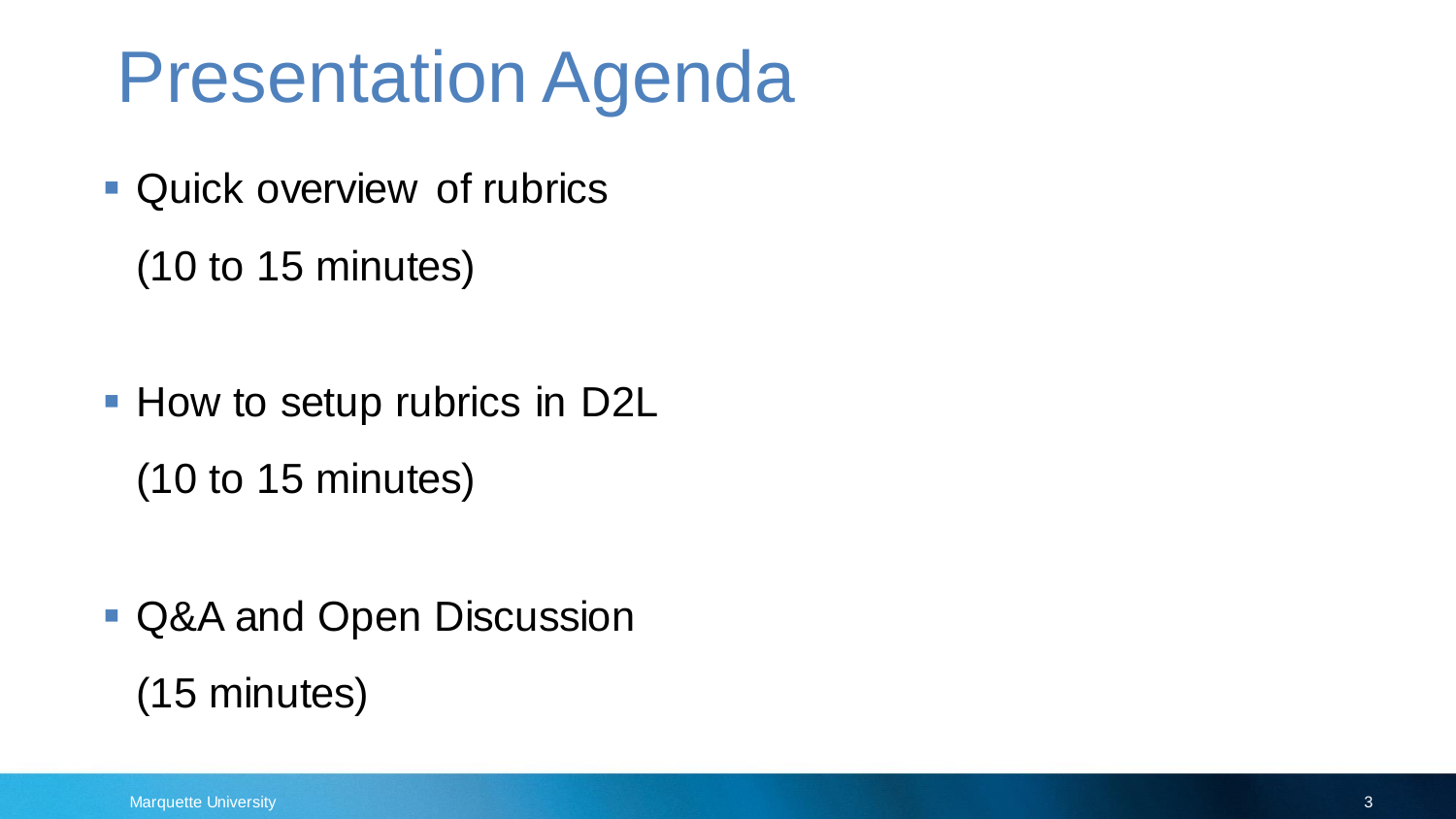### Quick overview of rubrics

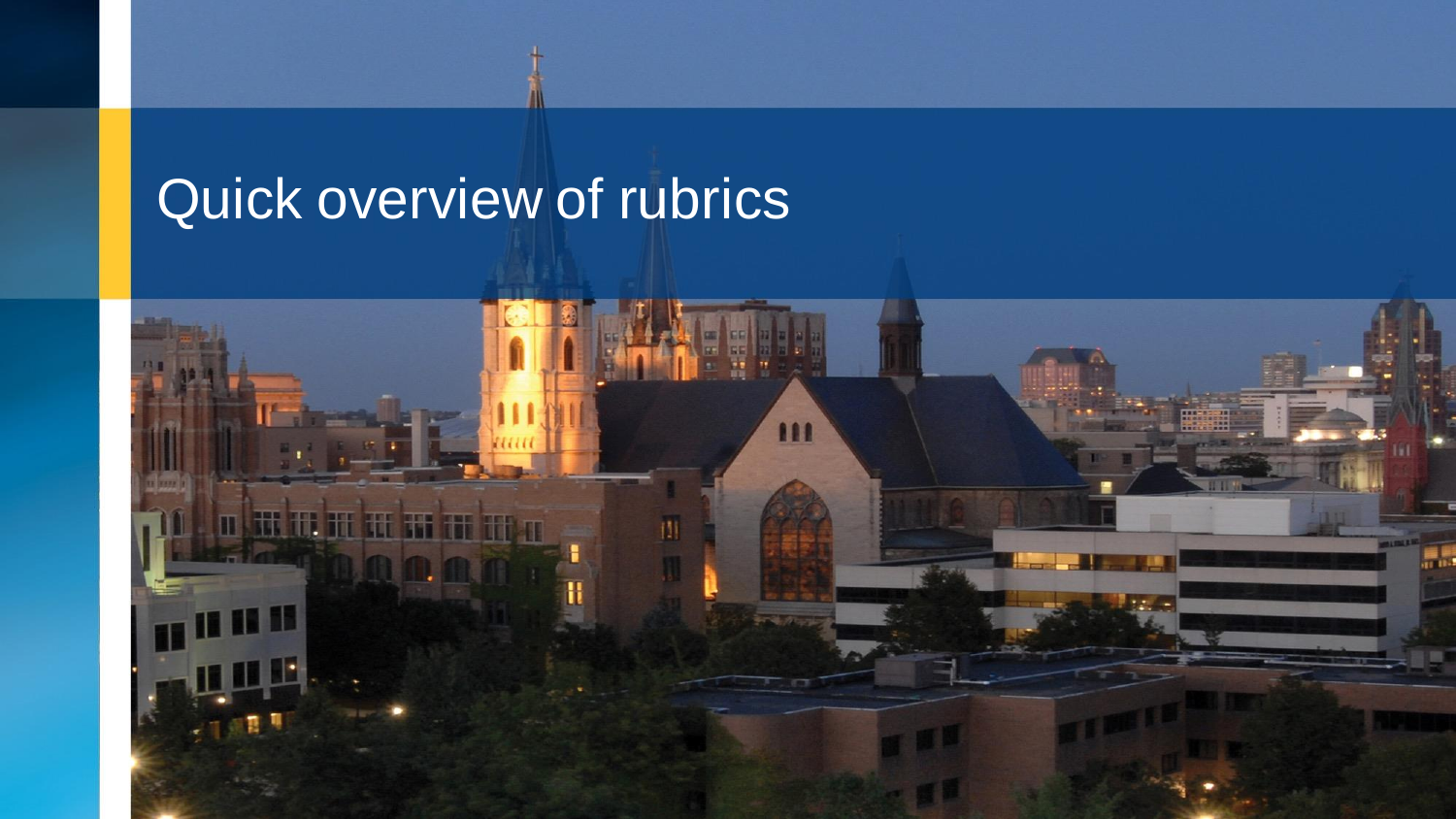## Rubrics: Making Grading Practical

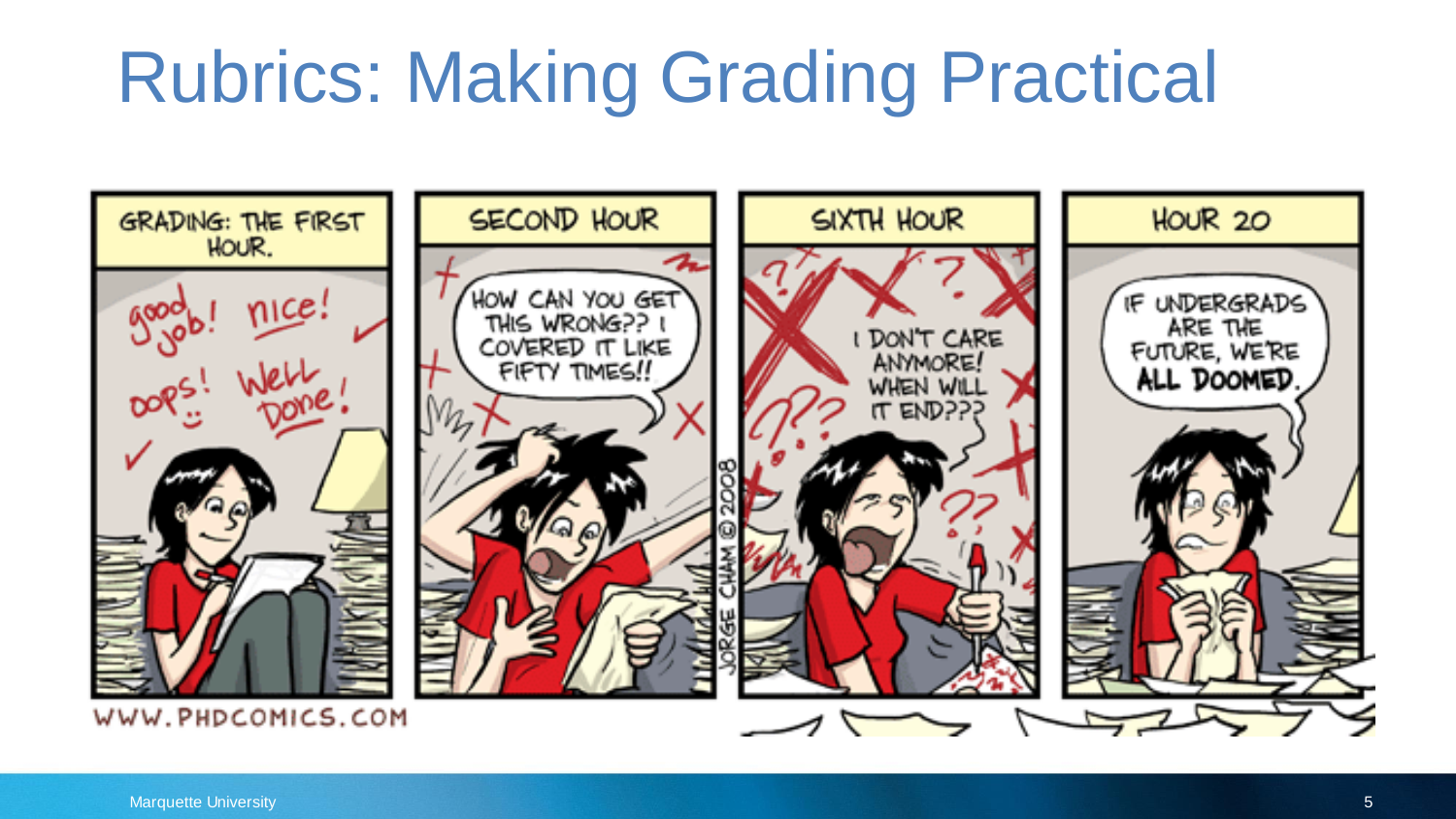# Rubrics: Making Grading Practical

**Why Use Rubrics?**

#### **Rubrics help instructors:**

•Assess assignments consistently from student-to-student.

•Save time in grading, both short-term and long-term.

•Give timely, effective feedback and promote student learning in a sustainable way.

•Clarify expectations and components of an assignment for both students and course teaching assistants (TAs).

•Refine teaching methods by evaluating rubric results.

#### **Rubrics help students:**

•Understand expectations and components of an assignment.

•Become more aware of their learning process and progress.

•Improve work through timely and detailed feedback.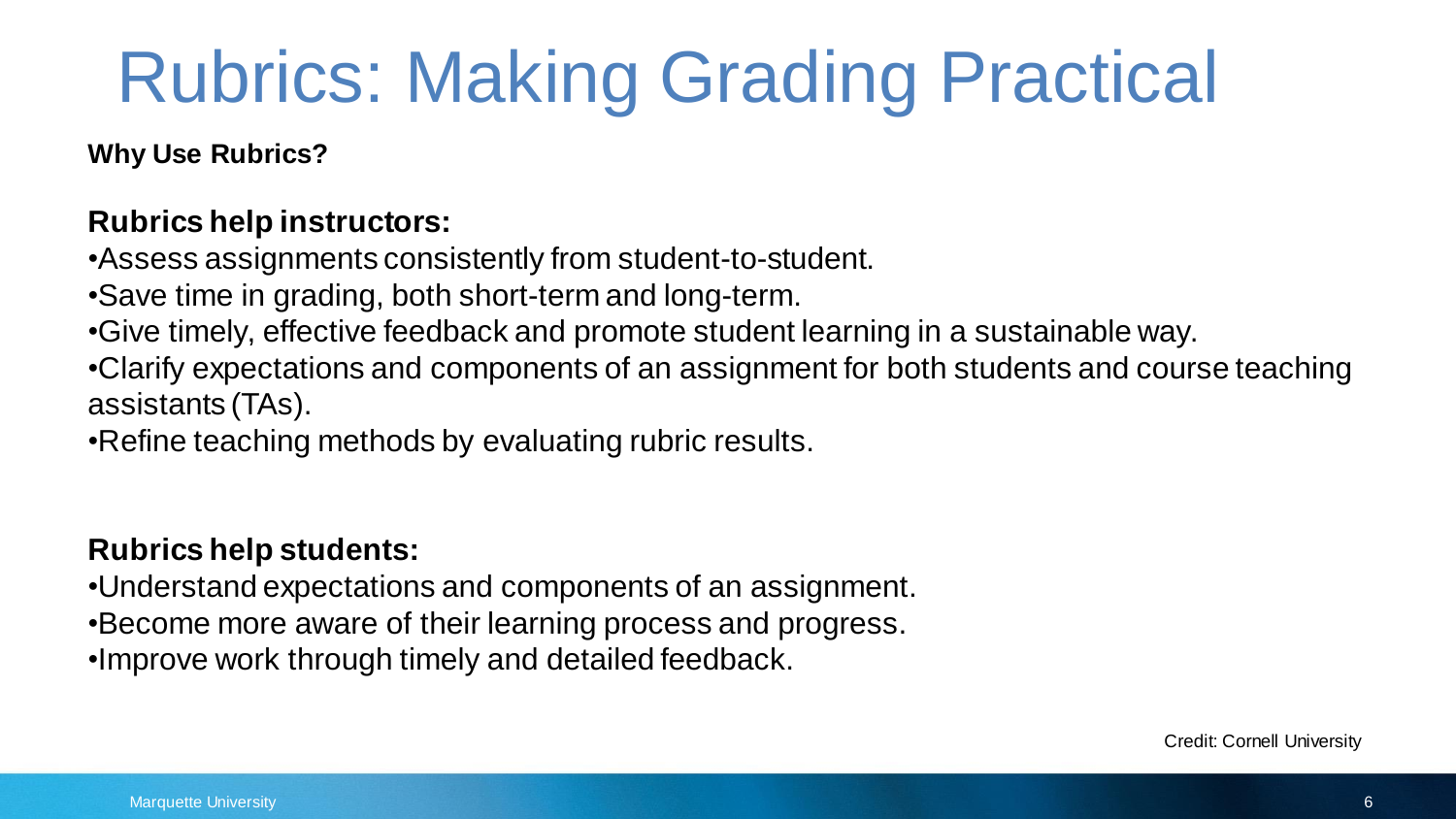# Rubrics: Making Grading Practical

#### **Making one for the first time?**

- Start small by creating one rubric for one assignment in a semester.
- Ask colleagues if they have developed rubrics for similar assignments or adapt rubrics that are available online. Find online resources.
- Examine an assignment for your course. Outline the elements or critical attributes to be evaluated (these attributes must be objectively measurable).
- Create an evaluative range for performance quality under each element; for instance, "excellent," "good," "unsatisfactory."
- Add descriptors that qualify each level of performance: Avoid using subjective or vague criteria such as "interesting" or "creative." Instead, outline objective indicators that would fall under these categories.
- The criteria must clearly differentiate one performance level from another.
- Assign a numerical scale to each level.
- Give a draft of the rubric to your colleagues and/or TAs for feedback.
- Train students to use your rubric and solicit feedback. This will help you judge whether the rubric is clear to them and will identify any weaknesses.
- Rework the rubric based on the feedback.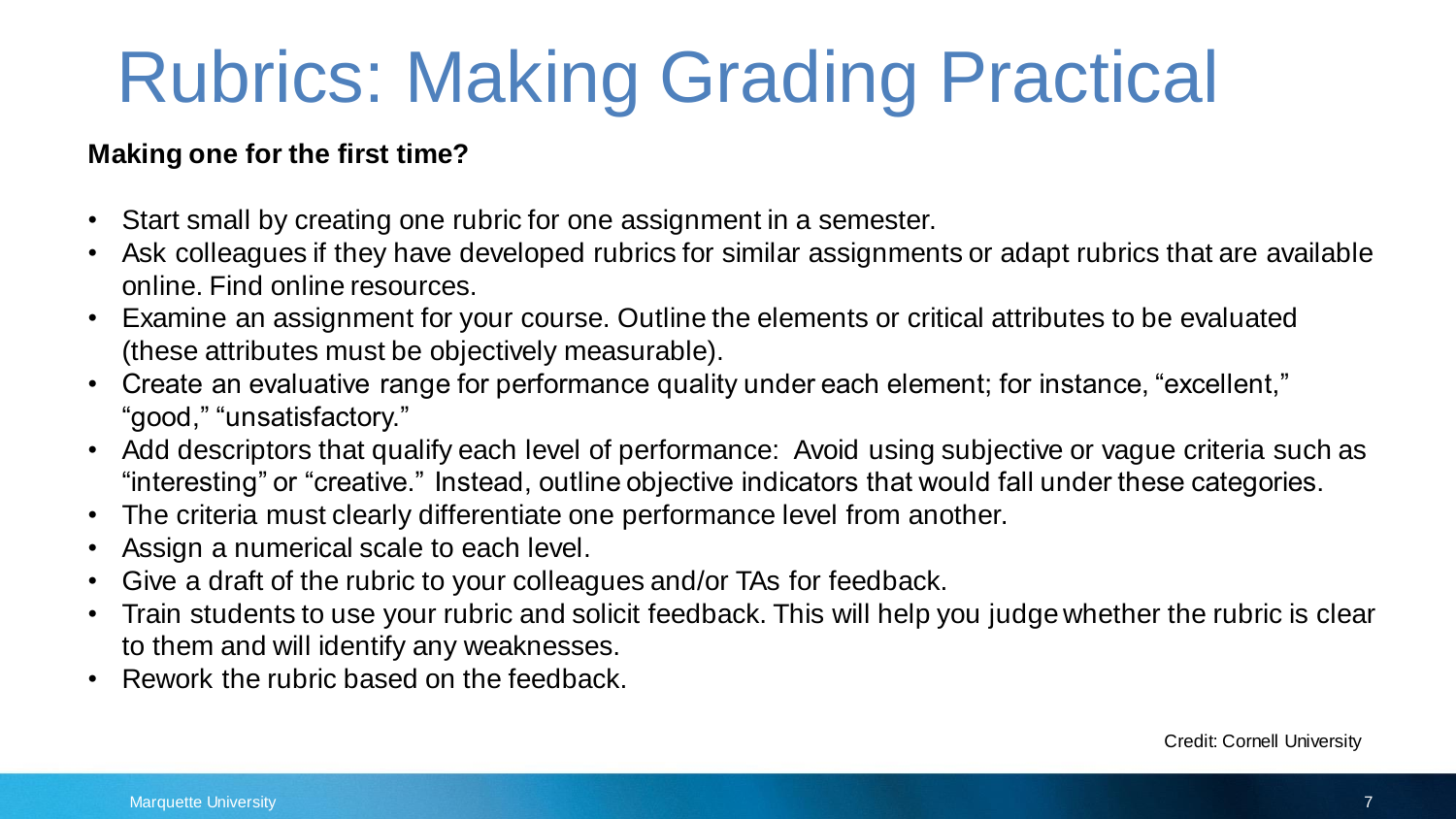#### Marquette University **8**

| <b>Analytic Rubric</b> |                                   |
|------------------------|-----------------------------------|
|                        | Breakfast in Bed: Analytic Rubric |

|                | <b>Beginning</b>                                                                                                           | <b>Developing</b><br>2                                                                                                                                | Accomplished                                                                                                         | <b>Exemplary</b>                                                                                                                       | Score |
|----------------|----------------------------------------------------------------------------------------------------------------------------|-------------------------------------------------------------------------------------------------------------------------------------------------------|----------------------------------------------------------------------------------------------------------------------|----------------------------------------------------------------------------------------------------------------------------------------|-------|
| Food           | Most food is colder<br>or warmer than it<br>should be, is under-<br>or over-seasoned, or<br>is under- or<br>overcooked.    | Some food is colder<br>or warmer than it<br>should be, is under-<br>or over-seasoned, or<br>is under- or<br>overcooked.                               | All food is at the<br>correct temperature,<br>adequately seasoned,<br>and cooked to the<br>eater's preference.       | All food is perfectly<br>cooked and seasoned<br>to the eater's<br>preference.<br>Additional<br>condiments are<br>offered.              |       |
| Presentation   | More than one item<br>(tray, napkin, or<br>silverware) are dirty<br>or missing.                                            | Tray, napkin or<br>silverware may be<br>dirty or missing.                                                                                             | Food is served on a<br>clean tray, with<br>napkin and<br>silverware. Some<br>decorative additions<br>may be present. | Food is served on a<br>clean tray, with<br>napkin and<br>silverware, Several<br>decorative touches<br>are added.                       |       |
| <b>Comfort</b> | Wake-up is abrupt,<br>little to no help with<br>seating, and the<br>recipient is rushed<br>and crowded during<br>the meal. | Wake-up is<br>somewhat abrupt,<br>recipient may<br>struggle with seat<br>adjustment, or there<br>may be some rushing<br>or crowding during<br>eating. | Recipient is woken<br>gently, assisted in<br>seat adjustment, and<br>given reasonable<br>time and space to<br>eat.   | Recipient is woken<br>gently and lovingly,<br>assisted until seating<br>is just right, and given<br>abundant time and<br>space to eat. |       |

**From Know [Your Terms](https://www.cultofpedagogy.com/holistic-analytic-single-point-rubrics/)**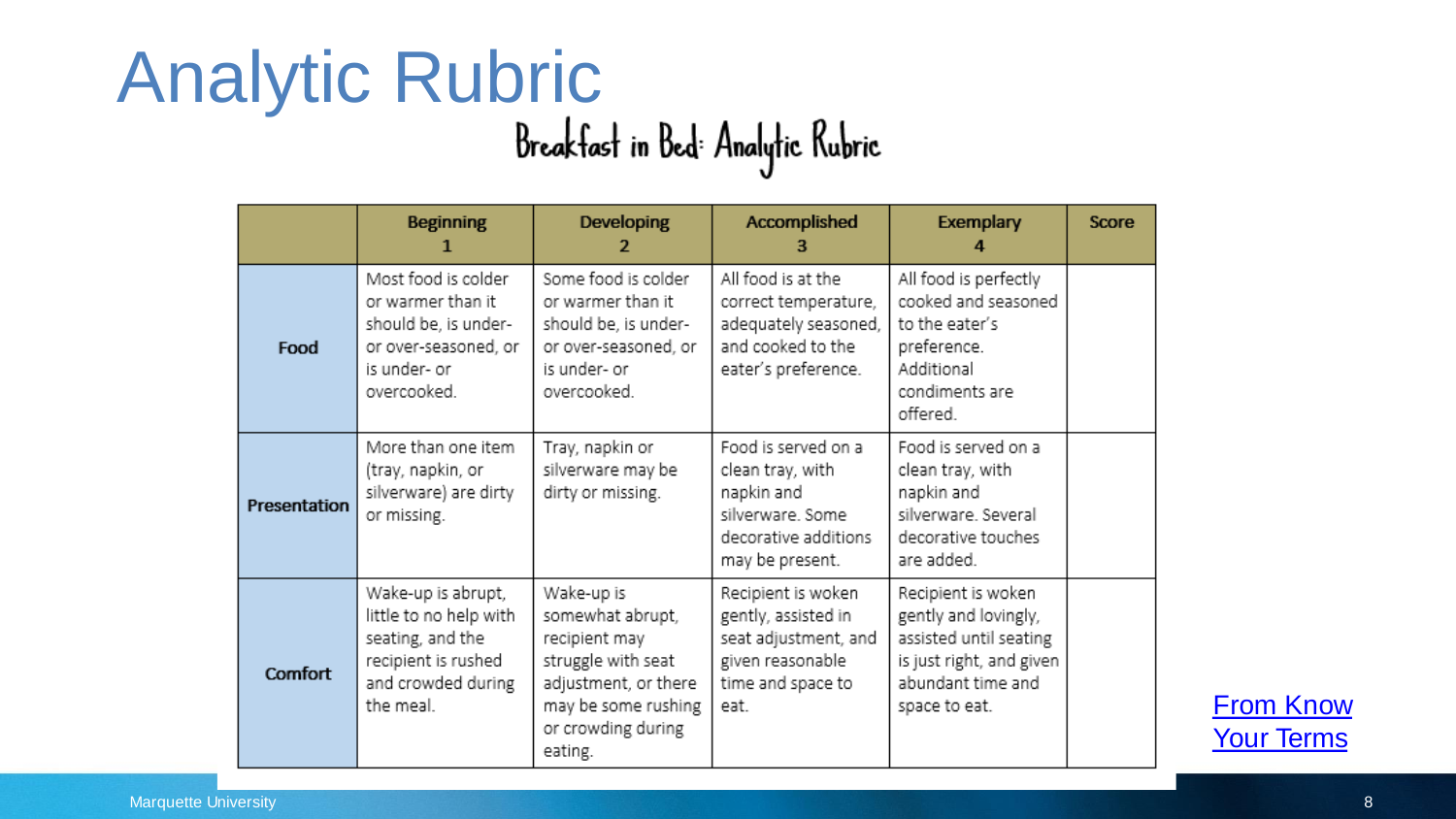## Single Point Rubric

## Breakfast in Bed: Single-Point Rubric

| Concerns<br>Areas that Need Work | Criteria<br>Standards for This Performance                                                                                          | Advanced<br>Evidence of Exceeding Standards |
|----------------------------------|-------------------------------------------------------------------------------------------------------------------------------------|---------------------------------------------|
|                                  | Food:<br>All food is at the correct temperature,<br>adequately seasoned, and cooked to<br>the eater's preference.                   |                                             |
|                                  | <b>Presentation:</b><br>Food is served on a clean tray, with<br>napkin and silverware. Some<br>decorative additions may be present. |                                             |
|                                  | Comfort:<br>Recipient is woken gently, assisted in<br>seat adjustment, and given reasonable<br>time and space to eat.               |                                             |

**From Know** [Your Terms](https://www.cultofpedagogy.com/holistic-analytic-single-point-rubrics/)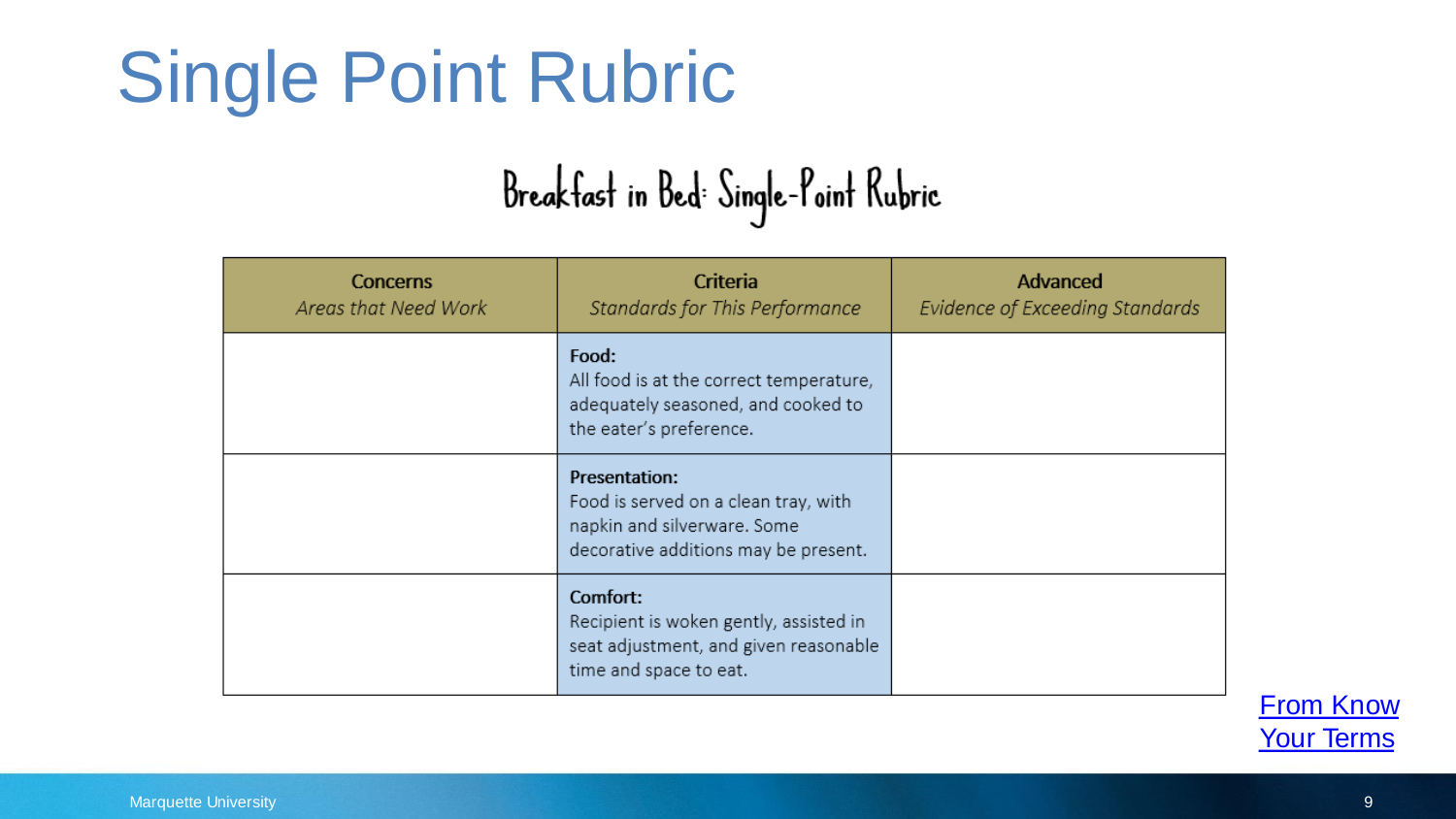## Holistic Rubric

## Breakfast in Bed: Holistic Rubric

| Score          | <b>Description</b>                                                                                                                                  |
|----------------|-----------------------------------------------------------------------------------------------------------------------------------------------------|
| $\overline{4}$ | All food is perfectly cooked, presentation surpasses expectations, and recipient is kept<br>exceptionally comfortable throughout the meal.          |
| 3              | Food is cooked correctly, the meal is presented in a clean and well-organized manner, and the<br>recipient is kept comfortable throughout the meal. |
| $\overline{2}$ | Some food is cooked poorly, some aspects of presentation are sloppy or unclean, or the<br>recipient is uncomfortable at times.                      |
| $\mathbf{1}$   | Most of the food is cooked poorly, the presentation is sloppy or unclean, and the recipient is<br>uncomfortable most of the time.                   |

**From Know** [Your Terms](https://www.cultofpedagogy.com/holistic-analytic-single-point-rubrics/)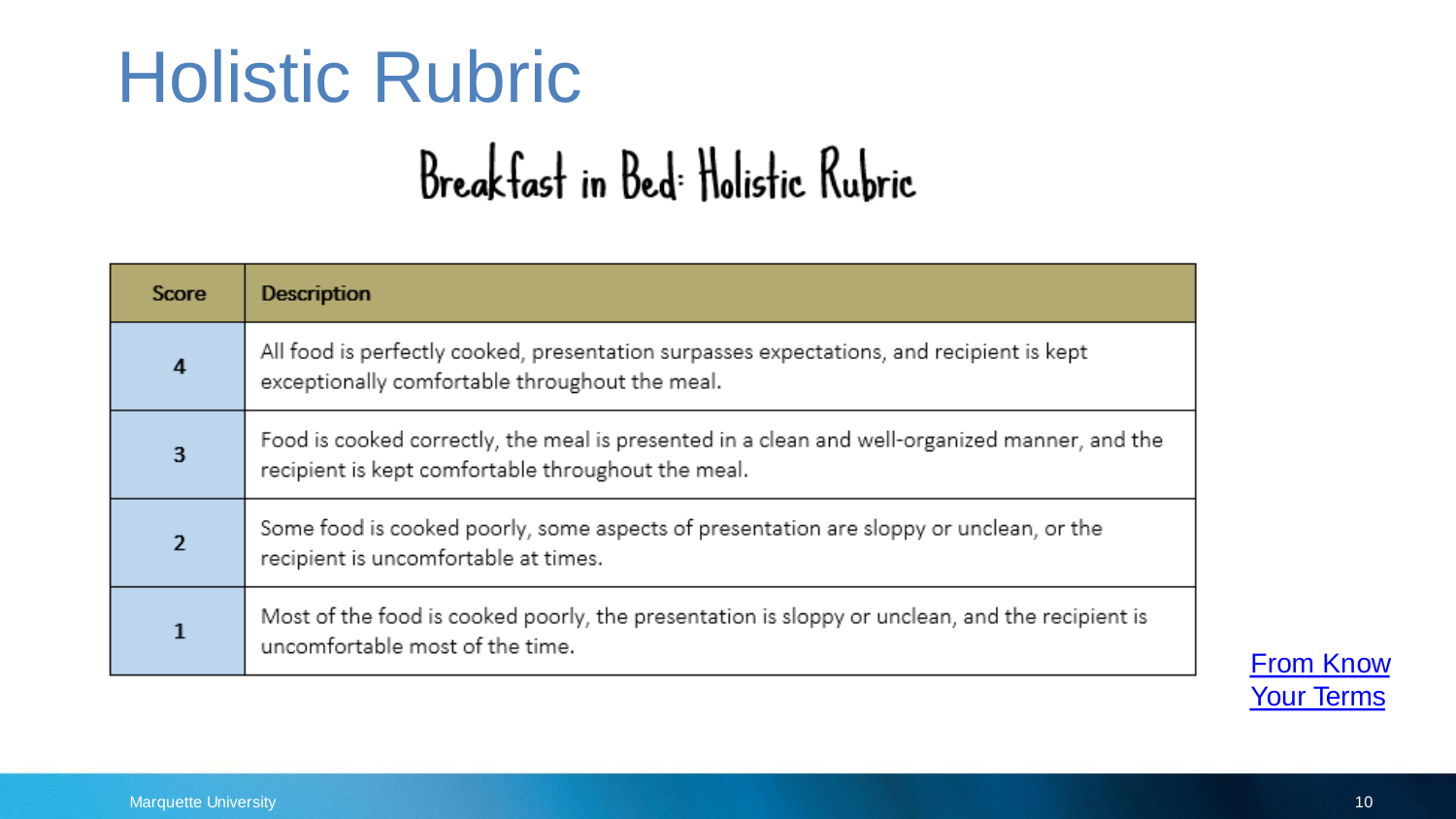## Involving Students With Feedback

- **EX[TED Talk: Secret to Giving Great Feedback](https://www.ted.com/talks/leeann_renninger_the_secret_to_giving_great_feedback?language=en)**
- Ways to Implement -
	- Grade previous work with the rubric
	- Peer grading with Rubrics
	- Turnitn [Peer Mark](https://help.turnitin.com/feedback-studio/turnitin-website/instructor/peermark/about-peermark-assignments.htm)
	- <https://libguides.marquette.edu/turnitin> Contact library to get started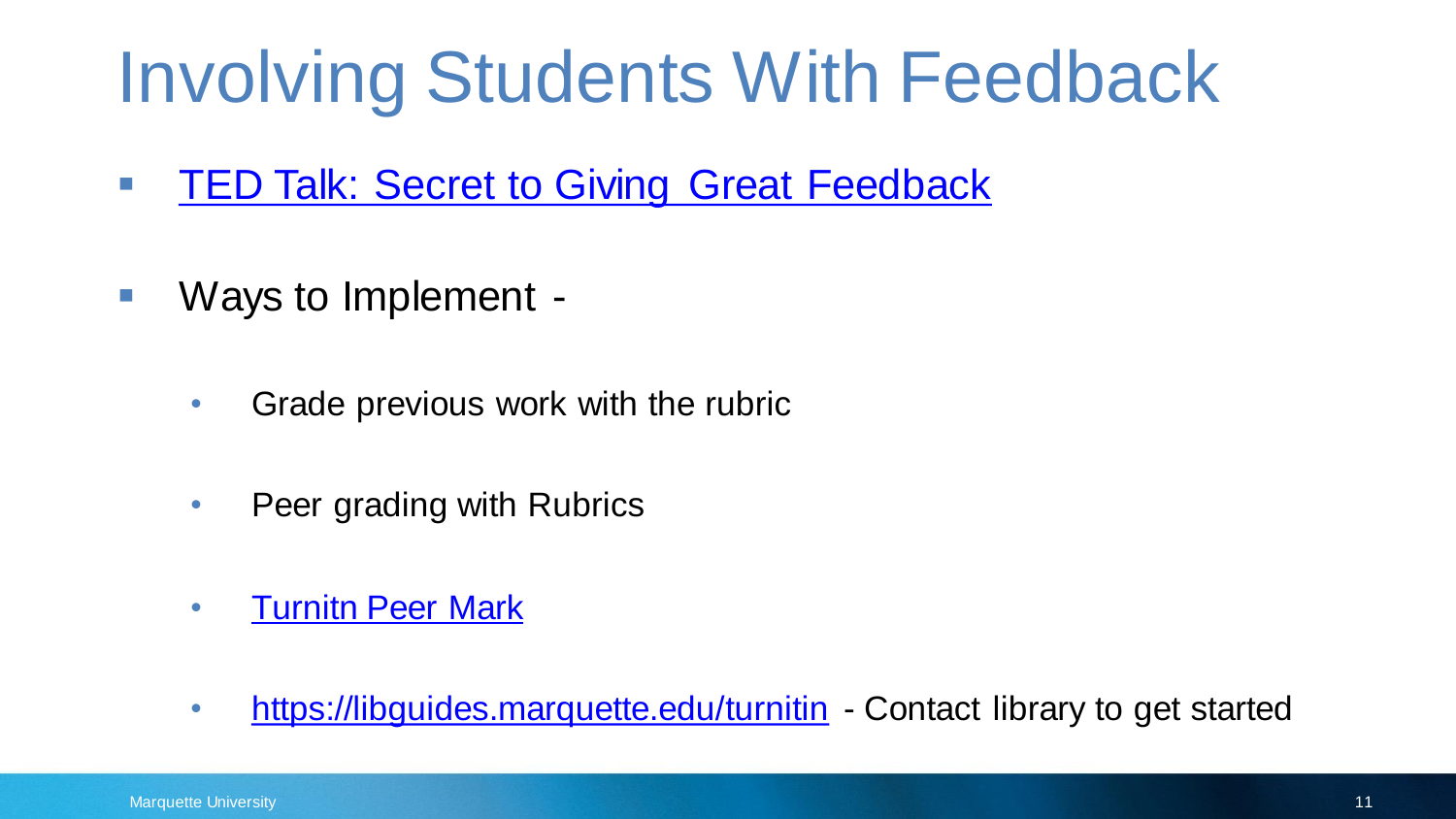### Demo: Setting up a rubric